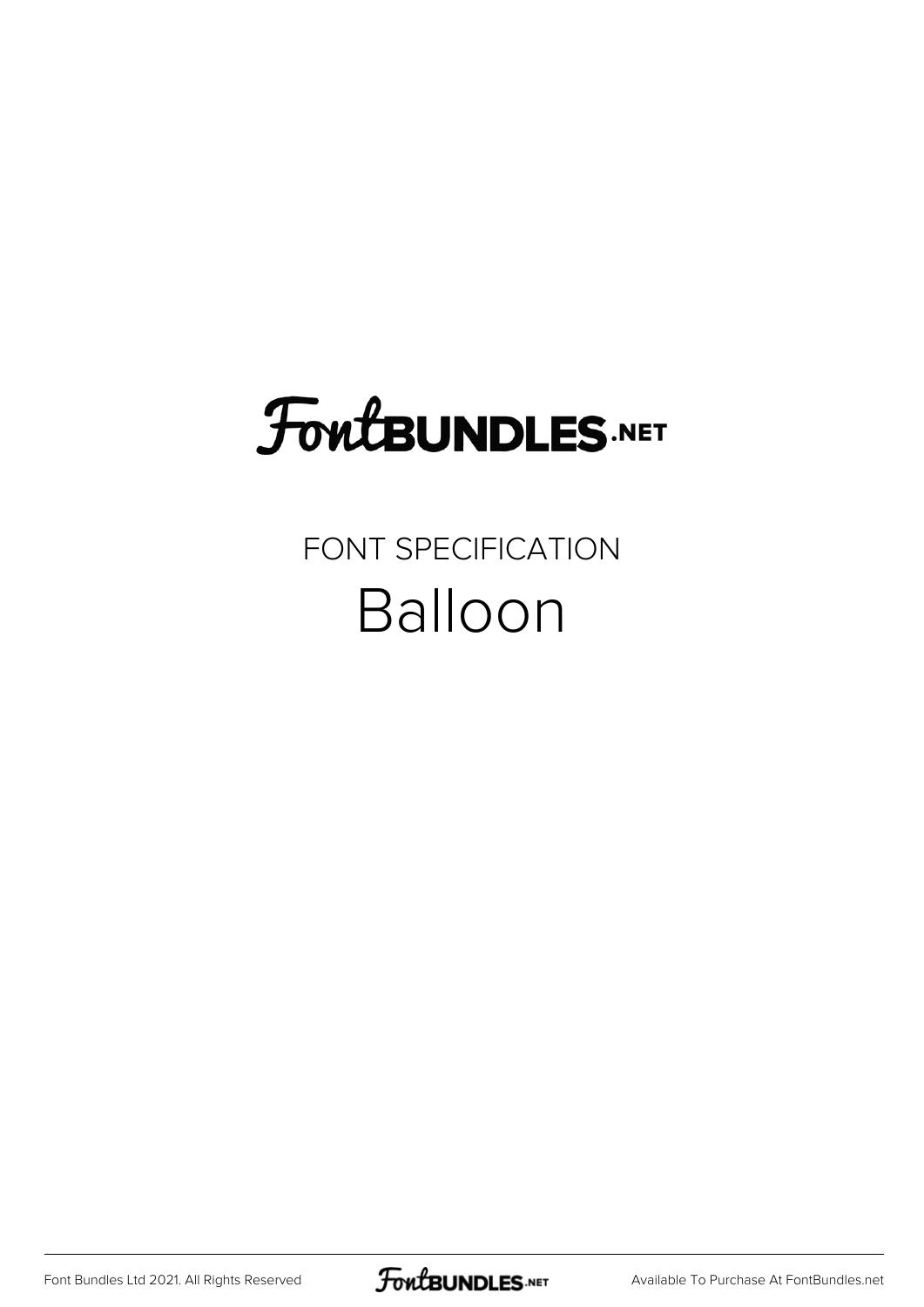#### **Balloon - Regular**

**Uppercase Characters** 

# ABCDEFGHIJKLMNOPQRSTUVW  $X.97$

Lowercase Characters

## abcdefqhijklmnopqrstuvwxyz

**Numbers** 

### 0123456789

Punctuation and Symbols



#### All Other Glyphs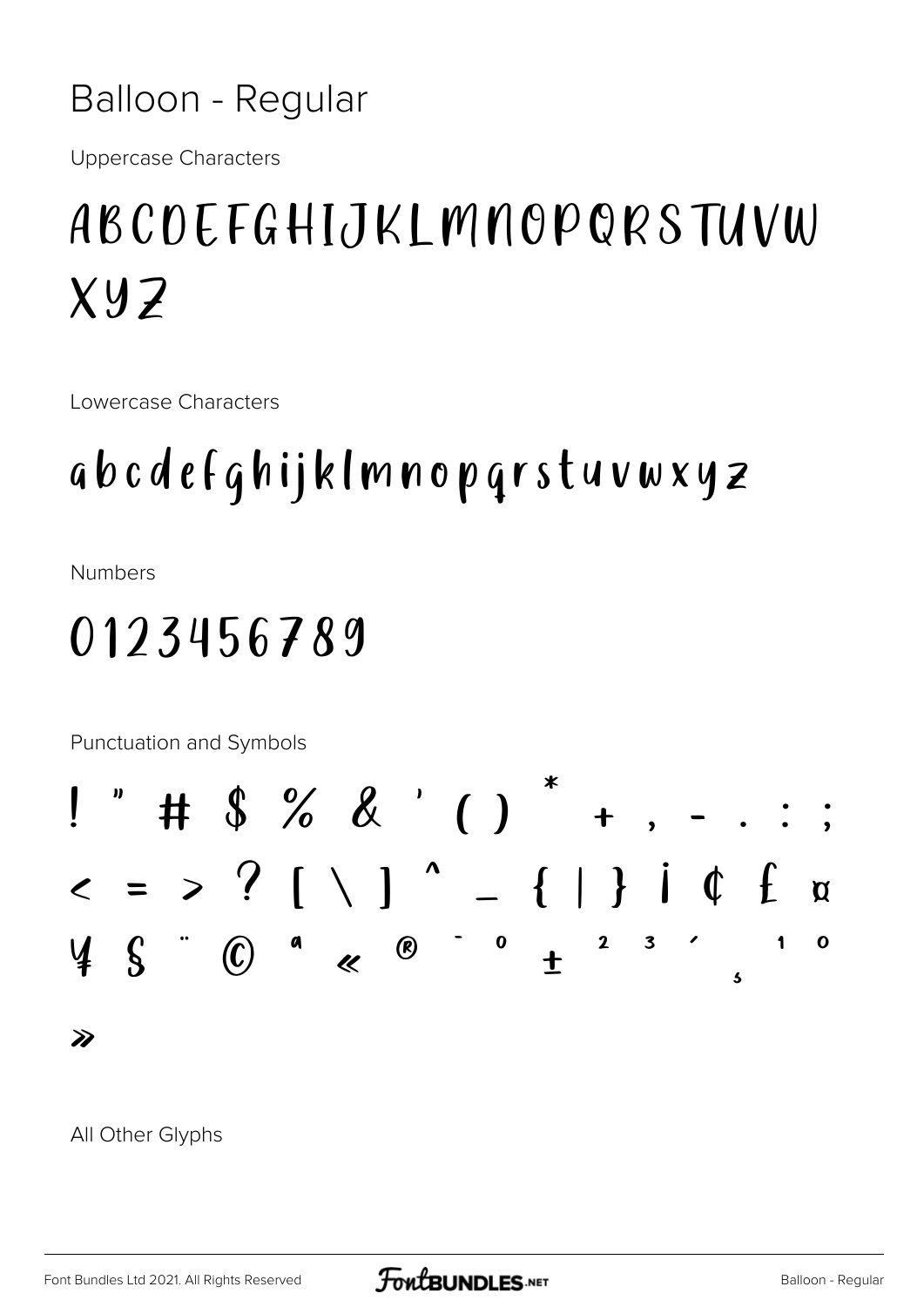|  |  |  | $\dot{A}$ $\dot{A}$ $\dot{A}$ $\ddot{A}$ $\ddot{A}$ $\ddot{A}$ $\ddot{C}$ $\dot{C}$                                                                                                                                                                                                                                                                                                                                                                                                         |  |
|--|--|--|---------------------------------------------------------------------------------------------------------------------------------------------------------------------------------------------------------------------------------------------------------------------------------------------------------------------------------------------------------------------------------------------------------------------------------------------------------------------------------------------|--|
|  |  |  | $\begin{array}{ccccccccccccc}\n\acute{\mathbf{L}} & \hat{\mathbf{L}} & \hat{\mathbf{L}} & \hat{\mathbf{I}} & \hat{\mathbf{I}} & \hat{\mathbf{I}} & \hat{\mathbf{I}} & \hat{\mathbf{I}} & \hat{\mathbf{I}} & \hat{\mathbf{I}} & \hat{\mathbf{I}} & \hat{\mathbf{I}} & \hat{\mathbf{I}} & \hat{\mathbf{I}} & \hat{\mathbf{I}} & \hat{\mathbf{I}} & \hat{\mathbf{I}} & \hat{\mathbf{I}} & \hat{\mathbf{I}} & \hat{\mathbf{I}} & \hat{\mathbf{I}} & \hat{\mathbf{I}} & \hat{\mathbf{I}} & \hat$ |  |
|  |  |  | $\begin{matrix} \hat{\Theta} & \hat{\Theta} & \hat{\Theta} & \hat{\Theta} & \times & \Theta & \dot{\Theta} & \dot{\Theta} & \dot{\Theta} \end{matrix}$                                                                                                                                                                                                                                                                                                                                      |  |
|  |  |  | $\ddot{U} \quad \dot{U} \quad S \quad \dot{a} \quad \dot{a} \quad \dot{a} \quad \ddot{a} \quad \ddot{a} \quad \ddot{a}$                                                                                                                                                                                                                                                                                                                                                                     |  |
|  |  |  | $\mathscr{R}$ $\mathscr{C}$ $\mathscr{C}$ $\mathscr{C}$ $\mathscr{C}$ $\mathscr{C}$ $\mathscr{C}$ $\mathscr{C}$ $\mathscr{C}$ $\mathscr{C}$ $\mathscr{C}$ $\mathscr{C}$ $\mathscr{C}$ $\mathscr{C}$ $\mathscr{C}$ $\mathscr{C}$ $\mathscr{C}$ $\mathscr{C}$ $\mathscr{C}$ $\mathscr{C}$ $\mathscr{C}$ $\mathscr{C}$ $\mathscr{C}$ $\mathscr{C}$ $\mathscr{$                                                                                                                                 |  |
|  |  |  | $\ddot{\mathbf{i}}$ $\ddot{\mathbf{n}}$ $\dot{\mathbf{0}}$ $\dot{\mathbf{0}}$ $\ddot{\mathbf{0}}$ $\ddot{\mathbf{0}}$ $\ddot{\mathbf{0}}$ $\ddot{\mathbf{0}}$ $\ddot{\mathbf{0}}$ $\ddot{\mathbf{0}}$                                                                                                                                                                                                                                                                                       |  |
|  |  |  | $\dot{u}$ $\dot{u}$ $\ddot{u}$ $\dot{y}$ $\ddot{y}$ $\ddot{d}$ $\ddot{d}$                                                                                                                                                                                                                                                                                                                                                                                                                   |  |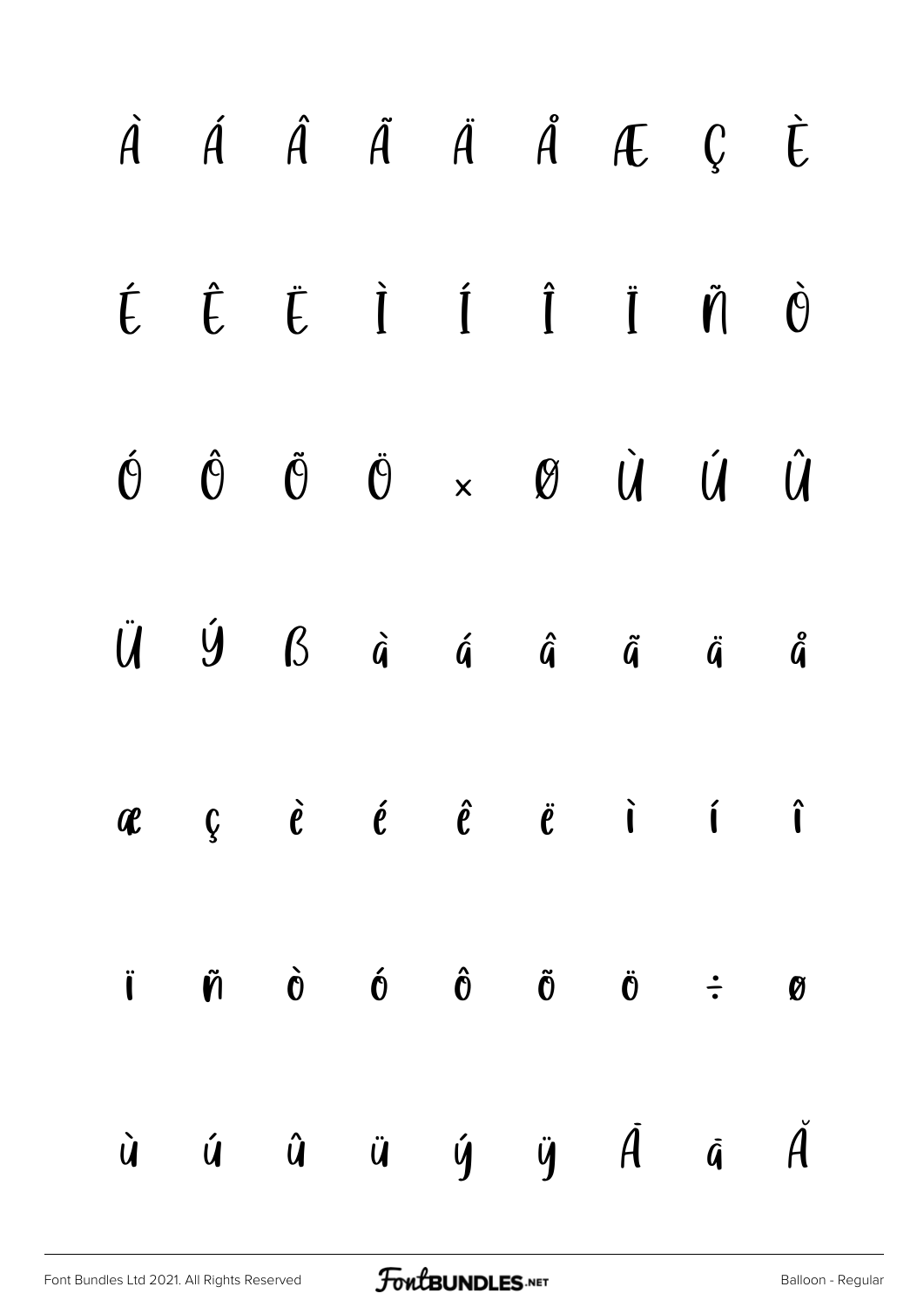|  | $\check{a}$ $\hat{A}$ $\hat{q}$ $\acute{C}$ $\hat{c}$ $\hat{C}$ $\hat{c}$ $\hat{C}$ $\hat{c}$  |  |  |  |
|--|------------------------------------------------------------------------------------------------|--|--|--|
|  | $\check{C}$ č $\check{D}$ d' $\bar{C}$ e $\check{E}$ e $\check{E}$                             |  |  |  |
|  | $\dot{e}$ $\vec{E}$ $\dot{e}$ $\dot{\vec{G}}$ $\dot{\hat{g}}$ $\ddot{\vec{G}}$ $\dot{\vec{g}}$ |  |  |  |
|  | $\dot{G}$ $\dot{g}$ $\dot{G}$ $\dot{g}$ $\dot{H}$ $\dot{\hat{h}}$ $\ddot{I}$ $\ddot{I}$        |  |  |  |
|  | $i \quad \check{I} \quad i \quad I \quad i \quad \dot{I} \quad i \quad \hat{J} \quad \hat{j}$  |  |  |  |
|  | K K Í Í L J I L                                                                                |  |  |  |
|  | $I L I \nmid \nmid \nmid \nmid \nmid \nmid \nmid \nmid$                                        |  |  |  |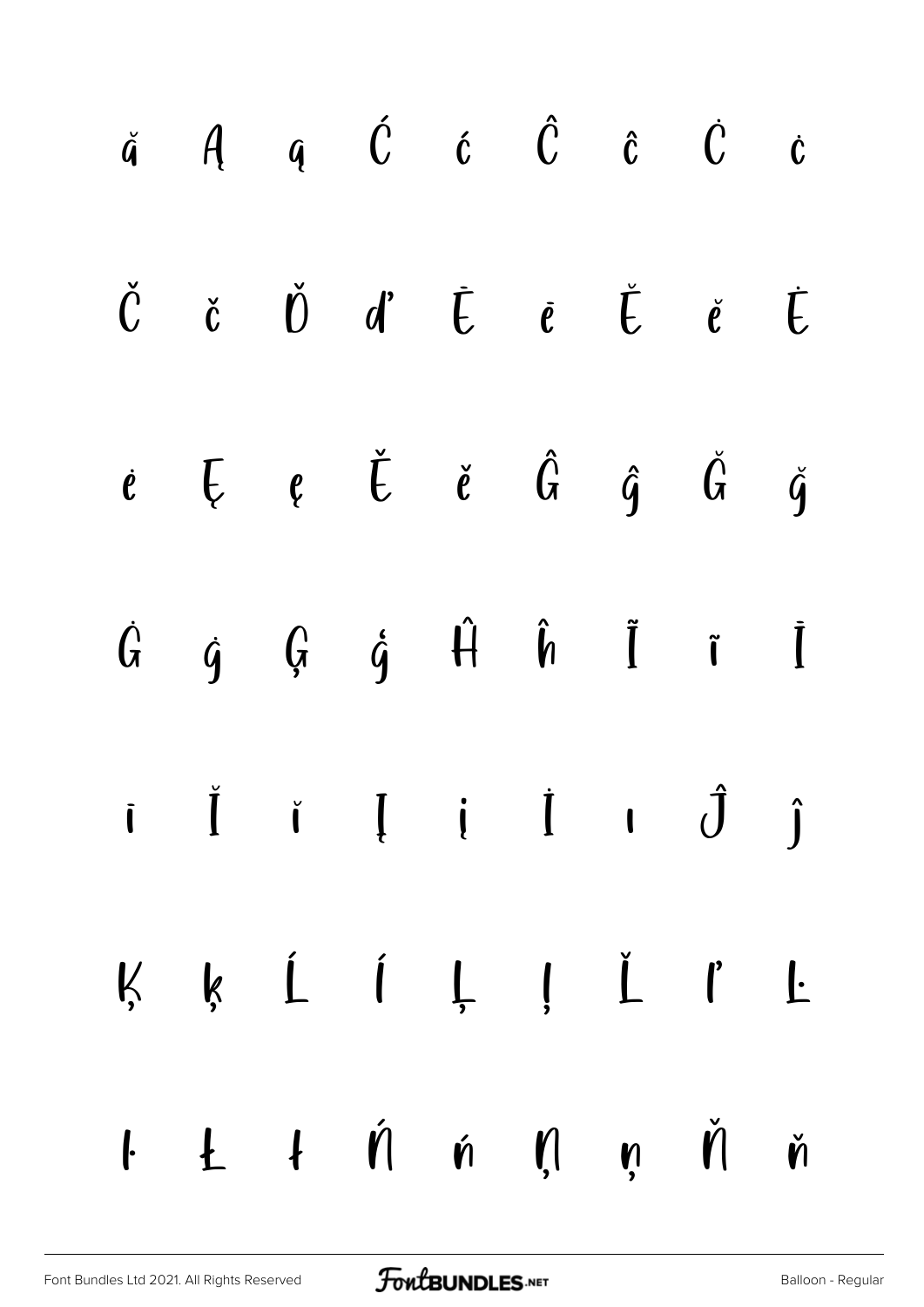|  |  |  | in $\dot{\Theta}$ o $\check{\Theta}$ o $\check{\Theta}$ o $\check{\Theta}$ o $\check{\Theta}$ of $\Theta$ or                                                                                                                                                                                                                                                                                                                                                                |  |
|--|--|--|-----------------------------------------------------------------------------------------------------------------------------------------------------------------------------------------------------------------------------------------------------------------------------------------------------------------------------------------------------------------------------------------------------------------------------------------------------------------------------|--|
|  |  |  | $\acute{R}$ $\acute{R}$ $\acute{R}$ $\acute{R}$ $\acute{R}$ $\acute{S}$ $\acute{S}$ $\acute{S}$                                                                                                                                                                                                                                                                                                                                                                             |  |
|  |  |  | $\hat{s} \quad \, \hat{\S} \quad \, \hat{s} \quad \, \check{\S} \quad \, \check{s} \quad \, \textcolor{red}{\check{\mathsf{T}}} \quad \, \textcolor{red}{\check{\mathsf{t}}} \quad \, \check{\mathsf{T}} \quad \, \textcolor{red}{\check{\mathsf{t}}}$                                                                                                                                                                                                                      |  |
|  |  |  | $\begin{array}{ccccccccccccc}\n\tilde{U} & \tilde{u} & \tilde{u} & \tilde{u} & \tilde{u} & \tilde{u} & \tilde{u} & \tilde{u}\n\end{array}$                                                                                                                                                                                                                                                                                                                                  |  |
|  |  |  | ű U U Ŵ ŵ Ŷ ŷ Ÿ Ź                                                                                                                                                                                                                                                                                                                                                                                                                                                           |  |
|  |  |  | $\dot{z}$ $\dot{z}$ $\dot{z}$ $\dot{z}$ $\dot{\theta}$ $\dot{\theta}$ $\dot{\theta}$                                                                                                                                                                                                                                                                                                                                                                                        |  |
|  |  |  | $\int\limits_{\gamma}$ $\int\limits_{\gamma}$ $\int\limits_{\gamma}$ $\int\limits_{\gamma}$ $\int\limits_{\gamma}$ $\int\limits_{\gamma}$ $\int\limits_{\gamma}$ $\int\limits_{\gamma}$ $\int\limits_{\gamma}$ $\int\limits_{\gamma}$ $\int\limits_{\gamma}$ $\int\limits_{\gamma}$ $\int\limits_{\gamma}$ $\int\limits_{\gamma}$ $\int\limits_{\gamma}$ $\int\limits_{\gamma}$ $\int\limits_{\gamma}$ $\int\limits_{\gamma}$ $\int\limits_{\gamma}$ $\int\limits_{\gamma}$ |  |